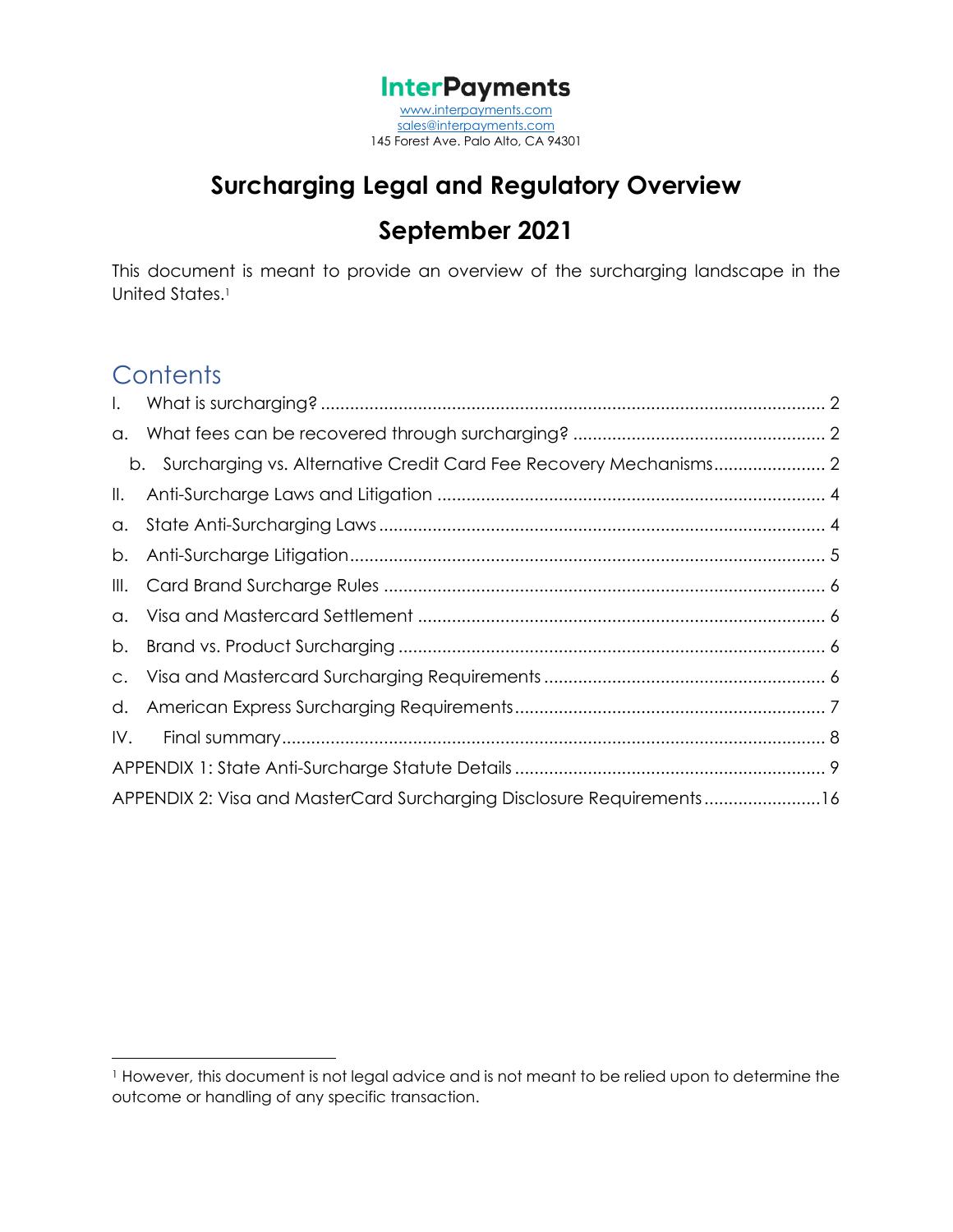interpayments.com [sales@interpayments.com](mailto:sales@interpayments.com) 145 Forest Ave. Palo Alto, CA 94301

## <span id="page-1-0"></span>I. What is surcharging?

Surcharging is a mechanism for merchants to recover credit card processing costs by adding a fee to the cost of the goods or services their customers purchase using credit cards. Merchants surcharge to recover some or all their credit card processing fees, which are a top 3 cost item for the average U.S. merchant.

In the United States, surcharging is generally only permitted on credit cards as Visa and Mastercard prohibit surcharging debit cards and prepaid cards.

### <span id="page-1-1"></span>a. What fees can be recovered through surcharging?

All per-transaction credit card processing fees assessed on a merchant can be recovered through surcharging, in an amount not to exceed four percent (4%) of the underlying transaction amount. Those fees include:

- Interchange Acquirer
- 
- 
- 
- Card Brand  **Authorization**
- Gateway Other per-transaction fees

Note, however, that any fees invoiced separately or not paid via the mechanism of the per-transaction merchant discount fee cannot be recovered through surcharging. For example, merchants cannot recover the cost of renting point-of-sale terminal equipment via surcharging.

### b. Surcharging vs. Alternative Credit Card Fee Recovery Mechanisms

<span id="page-1-2"></span>There are 4 primary mechanisms merchants may use to recover credit card processing fees:

| <b>Offset</b><br><b>Fee</b><br><b>Method</b> | <b>Description</b>                                                                                                                                                                                                                                                                                            | <b>Allowed</b><br><b>Payment</b><br><b>Channel</b> | <b>Regulatory</b><br><b>Authority/Requirements</b>                  |
|----------------------------------------------|---------------------------------------------------------------------------------------------------------------------------------------------------------------------------------------------------------------------------------------------------------------------------------------------------------------|----------------------------------------------------|---------------------------------------------------------------------|
| Surcharge                                    | Advertise one single price<br>across all products, but add a<br>\$ or % fee as separate line<br>item (like sales taxes) to final<br>checkout total for credit card<br>transactions only<br>maximum<br><b>The</b><br>surcharge<br>amount must never exceed<br>the merchant's cost of credit<br>card processing | All<br>channels                                    | <b>State</b><br>governments,<br><b>Card Brand Rules<sup>2</sup></b> |

<sup>2</sup> Card Brand Rules refers to the merchant network rules for Visa, Mastercard, American Express and/or Discover.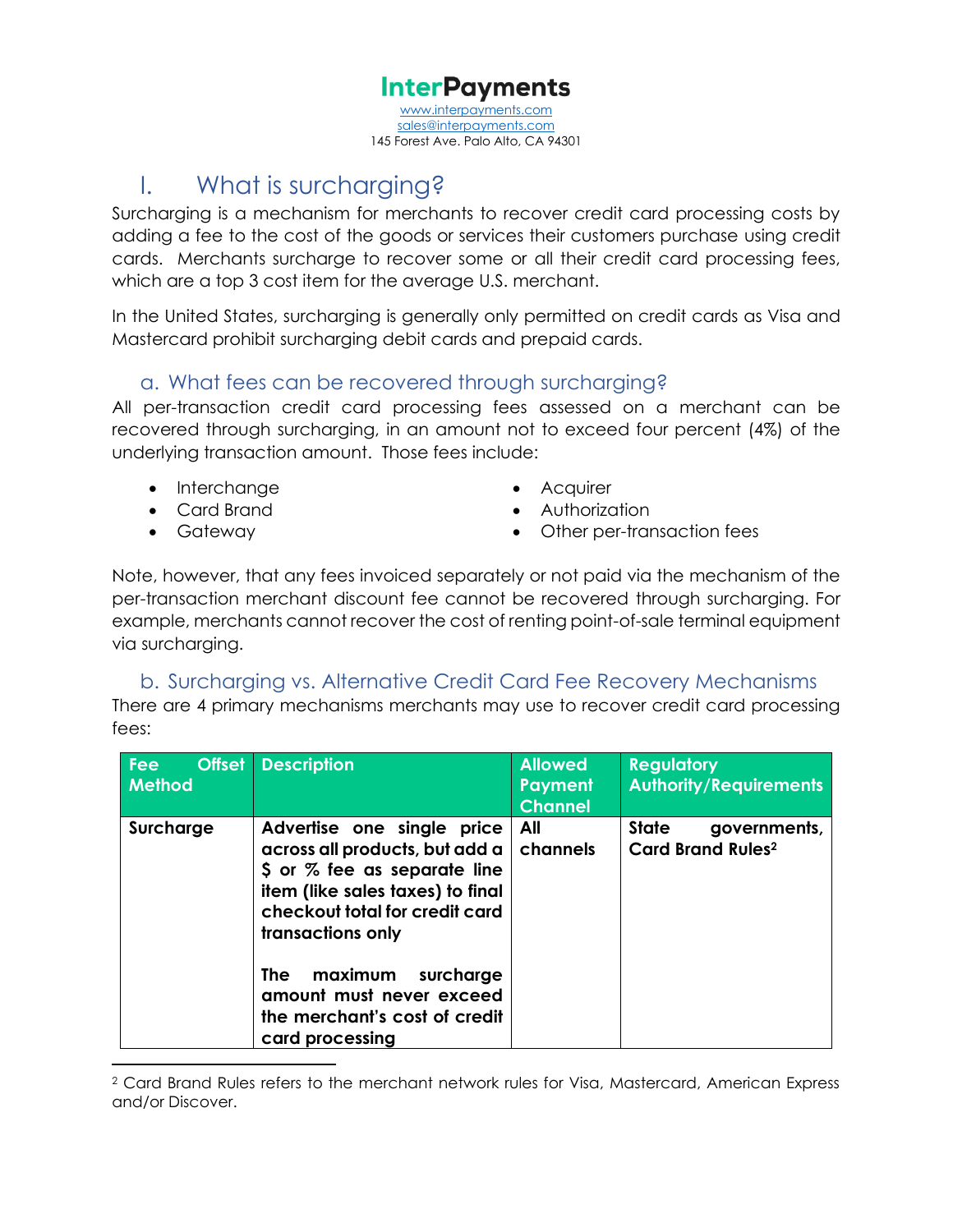[www.interpayments.com](http://www.interpayments.com/) [sales@interpayments.com](mailto:sales@interpayments.com) 145 Forest Ave. Palo Alto, CA 94301

| Cash         | Advertise higher "standard"                             | All         | state<br>Federal<br>and |
|--------------|---------------------------------------------------------|-------------|-------------------------|
| Discount     | credit card price across all                            | channels    | Card<br>governments,    |
|              | products, but discount                                  |             | <b>Brand Rules</b>      |
|              | checkout price for non-credit                           |             |                         |
|              | card payment methods                                    |             |                         |
| Convenience  | Apply a single fixed $\frac{6}{3}$ or $\frac{6}{3}$ fee | Only<br>one | Card Brand Rules        |
| Fees         | to any transaction method                               | non-        |                         |
|              | (credit, debit, prepaid)                                | customary,  |                         |
|              | through a payment channel                               | Card Not    |                         |
|              | for the privilege of paying                             | Present     |                         |
|              | through that payment                                    | channel     |                         |
|              | channel                                                 |             |                         |
| Service Fees | Only allowed for specific                               | All         | Card Brand Rules        |
|              | non-profit merchant                                     | channels    |                         |
|              | categories, such<br>as                                  |             |                         |
|              | government and education;                               |             |                         |
|              | apply a single fixed $\frac{6}{3}$ or $\frac{7}{6}$ fee |             |                         |
|              | any card transaction<br>to                              |             |                         |
|              | (credit, debit, prepaid)                                |             |                         |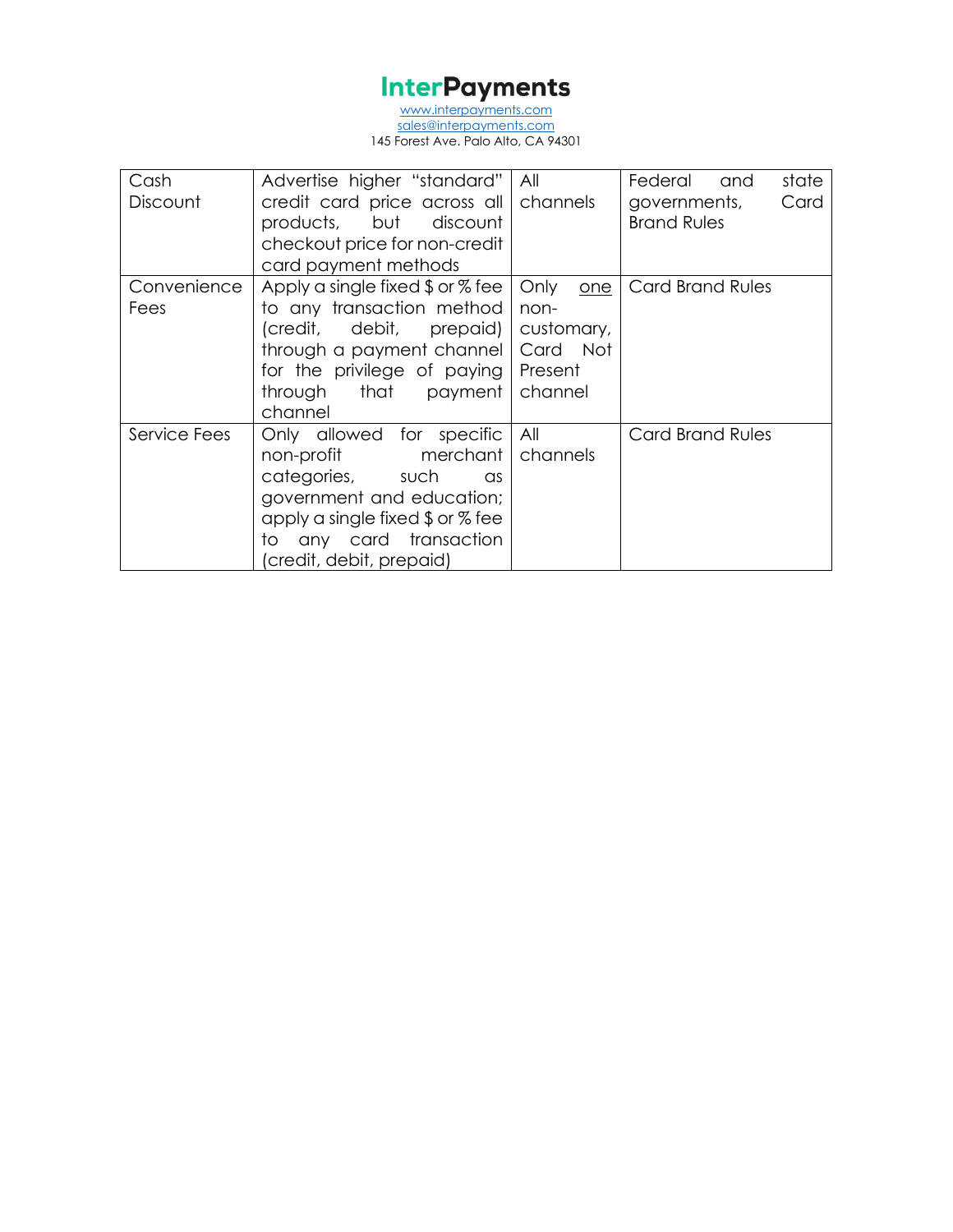www.interpayments [sales@interpayments.com](mailto:sales@interpayments.com) 145 Forest Ave. Palo Alto, CA 94301

## <span id="page-3-0"></span>II. Anti-Surcharge Laws and Litigation

Several states have anti-surcharge statutes in place that forbid merchants from surcharging credit card transactions in those states. In recent years, merchants have successfully challenged the constitutionality of several of these anti-surcharge statutes. These challenges have largely come from merchants employing "single-sticker" price displays, which display the price of a good and a percentage or dollar amount fee added to the price for credit card purchases.

### <span id="page-3-1"></span>a. State Anti-Surcharging Laws

State anti-surcharging laws are generally considered to be consumer protection measures; however, not all state statutes are limited to the consumer code. Some state surcharging laws are crafted in a manner that may not prohibit surcharging of commercial transactions. To ensure full compliance with all anti-surcharge laws, InterPayments currently does not differentiate between consumer and commercial transactions when determining the potential applicability of a state's anti-surcharge law.

Currently, there are only three states that have enacted anti-surcharge statutes where 1) the statute has not been held to be unconstitutional (either generally or as applied to the specific plaintiff) and 2) there are no publicly available court holdings or regulatory opinions discussing the potential constitutionality of these statutes. These three states are Colorado (effective through June 30, 2022), Connecticut, and Maine.

In July 2021, Colorado's Governor signed a new law that permits businesses that accept credit cards as a form of payment for sales or lease transactions to assess a surcharge on such transactions in an amount not to exceed, in the merchant's discretion, either (i) two percent (2%) of the total cost of the transaction or (ii) the card processing fees the merchant incurs in processing the transaction. This law will become effective on July 1, 2022.

Anti-surcharging statues have been challenged or questioned, but technically remain enforceable, in several other states: California, Kansas, Massachusetts, Oklahoma and Texas. In these states, courts have held the statutes are unconstitutional as applied to specific merchant plaintiffs or government actors have issued opinions acknowledging the state's anti-surcharge ban may not withstand constitutional scrutiny. Where antisurcharging statutes have been found unconstitutional as applied to a specific plaintiff, state attorneys general have noted each surcharge would need to be evaluated based on its particular facts and have emphasized a lack of disclosure for the surcharge or a merchant profiting from the surcharge as non-exclusive scenarios where the antisurcharge statute may still prohibit a surcharge.

Please see the appendix for more information on the current statutory landscape, including a review of pending legislation.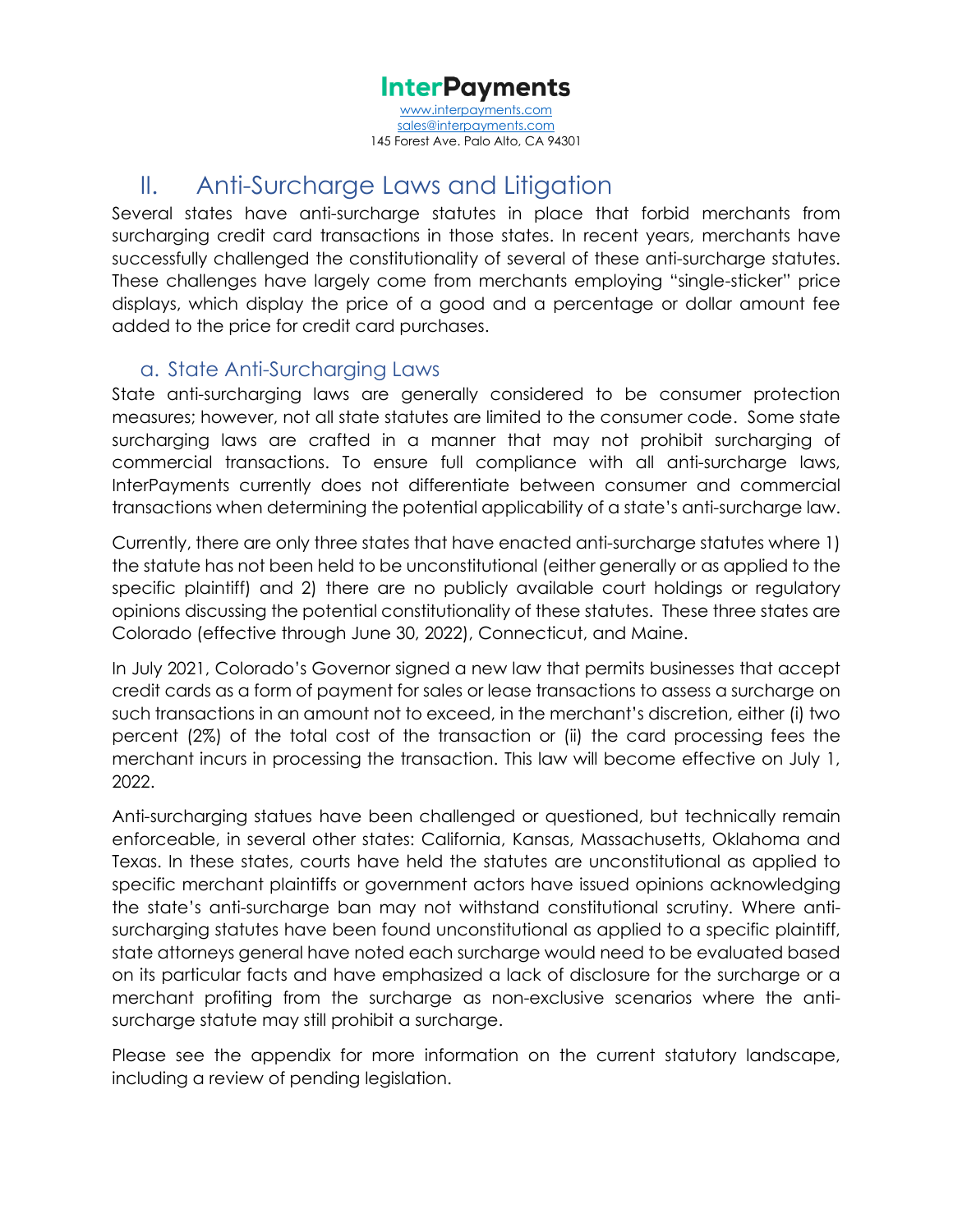[www.interpayments.com](http://www.interpayments.com/) [sales@interpayments.com](mailto:sales@interpayments.com) 145 Forest Ave. Palo Alto, CA 94301

### b. Anti-Surcharge Litigation

<span id="page-4-0"></span>As noted above, anti-surcharge statues have been challenged successfully by merchants in court. In these challenges, merchants generally argued that state antisurcharge statutes at issue regulated their speech in violation of the First Amendment to the Constitution. In 2017, the U.S. Supreme Court held that New York's anti-surcharge statute was a regulation of speech rather than a regulation of conduct as New York had argued. This Supreme Court decision has set the tone for the re-examination of state antisurcharge statutes.

The table below summarizes these legal challenges in states where the law remains enforceable:

| <b>State</b> | Case                                                                                      | <b>Outcome</b>                                                                                                                                                                                                                                                                                                                                |
|--------------|-------------------------------------------------------------------------------------------|-----------------------------------------------------------------------------------------------------------------------------------------------------------------------------------------------------------------------------------------------------------------------------------------------------------------------------------------------|
| California   | <b>Italian Colors</b><br>Restaurant et al. v.<br>Becerra, No. 15-15873<br>(9th Cir. 2018) | California's anti-surcharge statute was<br>an unconstitutional restriction on speech<br>as applied to the merchant plaintiffs.                                                                                                                                                                                                                |
| Kansas       | CardX, LLC v. Schmidt,<br>No. 2:20-cv-02274, 2021<br>WL 736322 (D. Kan. Feb.<br>25, 2021) | Kansas's anti-surcharge statute was an<br>unconstitutional restriction on speech as<br>applied to the third party card processor<br>plaintiff.                                                                                                                                                                                                |
| Texas        | Rowell v. Paxton, 336 F.<br>Supp. 3d 724 (W.D. Tex.<br>2018)                              | Texas' anti-surcharge statute was an<br>unconstitutional restriction on speech as<br>applied to the merchant plaintiffs.                                                                                                                                                                                                                      |
| New York     | <b>Expressions Hair Design</b><br>v Schneiderman, 32<br>N.Y.3d 382 (2018)                 | New York's anti-surcharge statute permits<br>merchants to impose surcharges as long<br>as the total price for card purchases is<br>displayed to the cardholder in "dollar-<br>and-cents" form (e.g., the price for an<br>item should be disclosed as \$100 cash or<br>$$103$ credit, instead of $$100$ plus a $3\%$<br>surcharge for credit). |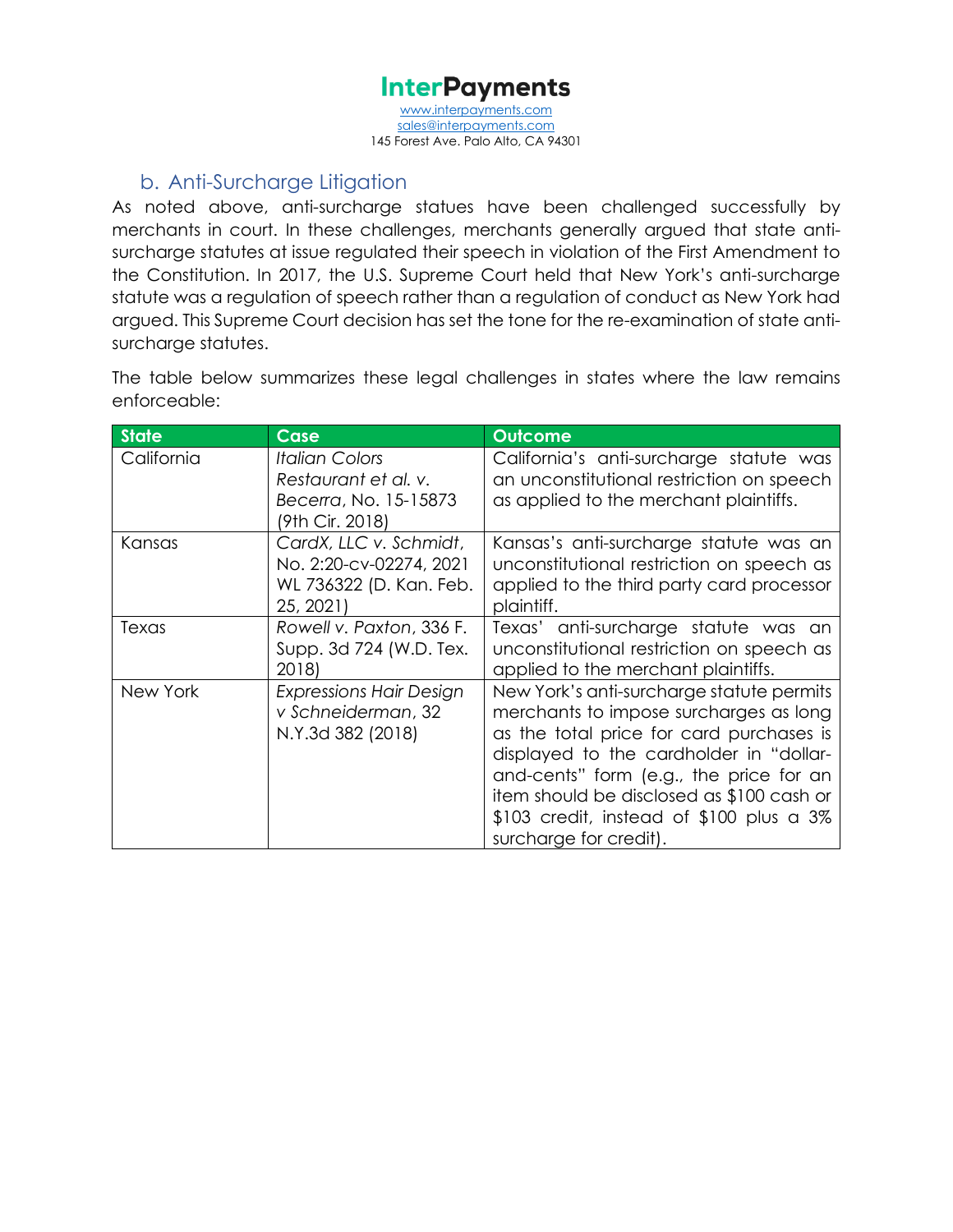[www.interpayments.com](http://www.interpayments.com/) [sales@interpayments.com](mailto:sales@interpayments.com) 145 Forest Ave. Palo Alto, CA 94301

## III. Card Brand Surcharge Rules

#### <span id="page-5-1"></span><span id="page-5-0"></span>a. Visa and Mastercard Settlement

Visa and Mastercard have not always permitted surcharging. Merchants filed a class action lawsuit against Visa and Mastercard, accusing them (along with certain issuing banks) of fixing merchant interchange fees in violation of anti-trust laws. In 2013, Visa and Mastercard relaxed their anti-surcharge rules as part of a merchant class action lawsuit settlement. As a result, merchants are permitted to assess a surcharge on certain Visa and Mastercard credit card transactions, but not on other card transactions (i.e., debit or prepaid card transactions). Merchants choosing to assess surcharges will be subject to the restrictions set forth in the Card Brand Rules.

### <span id="page-5-2"></span>b. Brand vs. Product Surcharging

Merchants may assess surcharges at either the "brand level" or the "product level." Brand level surcharges are applied to all credit cards of the card brand (e.g., all Visa credit cards). Product level surcharges are applied to all credit product types regardless of the card brand (e.g., all premium credit cards).

For illustration purposes, merchants surcharging at the brand level might add a three percent (3%) surcharge on all Visa credit cards, whereas merchants surcharging at the product level might add a three percent (3%) surcharge to Visa Signature Preferred credit cards, a two percent (2%) surcharge on Visa Signature credit cards and a one percent (1%) surcharge on Visa Traditional credit cards.

InterPayments offers a solution to enable its merchant customers to surcharge at the product level.

### c. Point of Interaction

Card brand rules dictate the surcharge be imposed based at the Point of Interaction ("POI"), or the location at which the transaction occurs. A card-present transaction's POI is the location of the physical terminal. A card-not-present transaction's POI is the cardholder's billing zip code. For card-not-present surcharging, the cardholder's billing zip code and that state's corresponding surcharging regulations determine whether the card can be surcharged.

### <span id="page-5-3"></span>d. Visa and Mastercard Surcharging Requirements

With respect to surcharging, Visa and Mastercard impose similar requirements on merchants.

Surcharges cannot be assessed at both the brand level and the product level. Additionally, Merchants assessing surcharges will have to comply with certain key requirements, such as the following: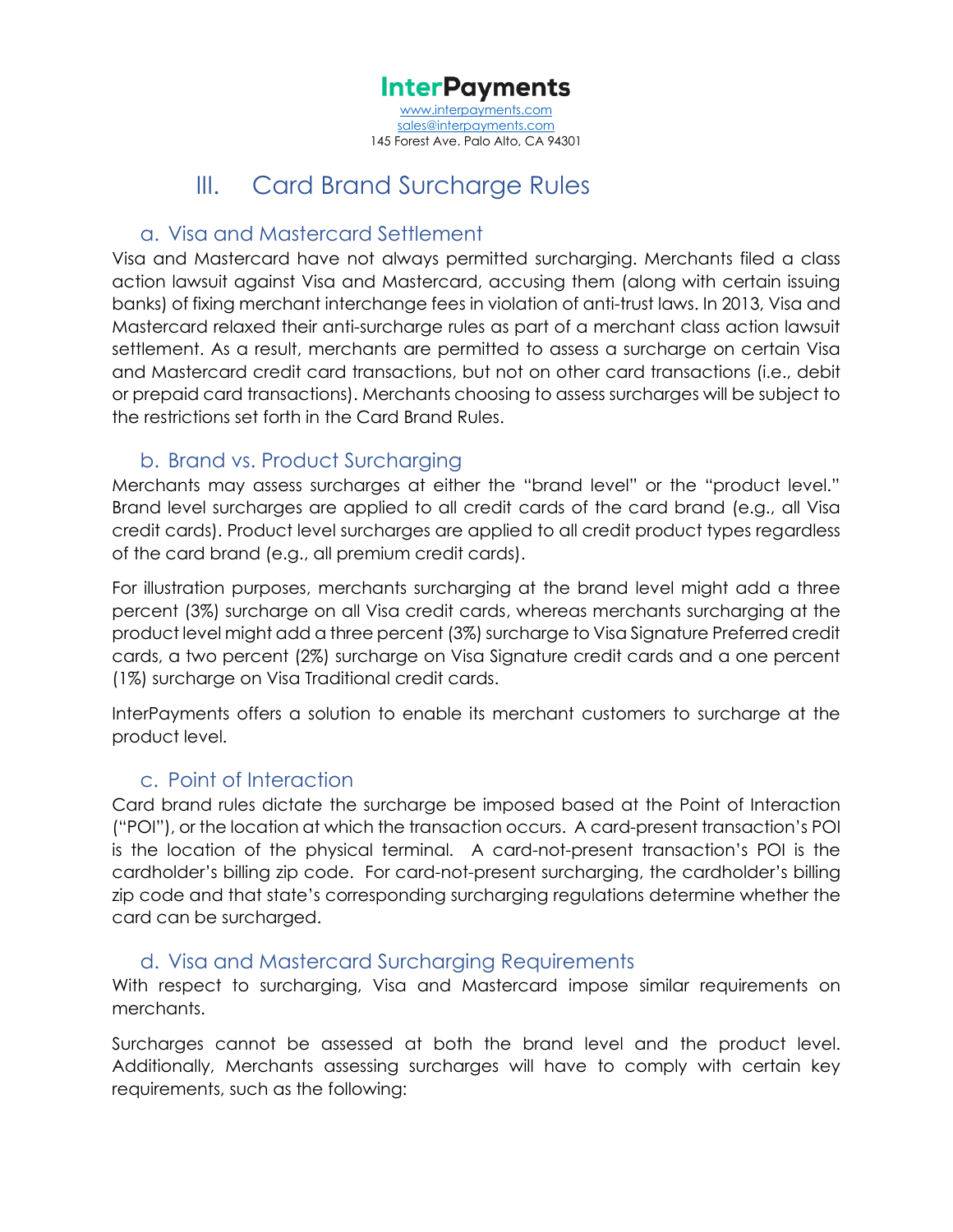

#### 1) Notification Requirements

A merchant that intends to surcharge must provide advance written notice to Visa and/or Mastercard (as applicable), and the merchant's acquirer, at least thirty (30) days prior to surcharging. This notice must identify whether the merchant intends to impose a surcharge at the brand level or product level.

Any merchant that elects to surcharge Visa and/or Mastercard credit card transactions must also provide clear and prominent disclosure to its customers at the point of entry and point of transaction locations. The specific disclosure required is based on the transaction type (e.g., electronic commerce, in-person, etc.) as detailed in the Card Brand Rules for Visa and Mastercard. A chart summarizing the disclosure requirements for the Visa Card Brand Rules is set forth in Appendix 2.

#### 2) Surcharge Caps

Surcharges can be a fixed or variable amount. Merchants may not surcharge in an amount that exceeds their cost of acceptance for cards and, in any event, cannot surcharge in excess of the maximum surcharge cap, which is set at four percent (4%).

For merchants that impose a product-level surcharge, the surcharge must not be more than the merchant's average cost to accept the particular credit product, minus the regulated debit interchange rate (currently \$0.21 + 0.05% of the value of the transaction + \$0.01 (if applicable)). The surcharge amount must be the same for all credit cards in the product level that the merchant has chosen to surcharge.

#### 3) Receipt and Refund

Surcharges must be included in the transaction amount and reflected separately and clearly on the transaction receipt. When issuing a refund, the merchant is also required to refund the surcharge assessed on the transaction.

#### 4) Non-Discrimination

For merchants accepting credit cards issued on other card brands, Visa and Mastercard each prohibit practices that would have a discriminatory effect on their credit cards as compared to those of the other card brand. As an example, if a merchant accepts a competing card brand (e.g., American Express or Discover) that is more expensive to the merchant than Visa or Mastercard, and that card brand limits surcharging, the merchant may only surcharge Visa or Mastercard credit cards in the same manner as and on the terms the merchant surcharges the competing card brand's credit cards.

### e. American Express Surcharging Requirements

<span id="page-6-0"></span>American Express generally prohibits a merchant from imposing any fee on an American Express credit card that is not imposed equally on all other payment products accepted by the merchant other than electronic fund transfers, cash and checks.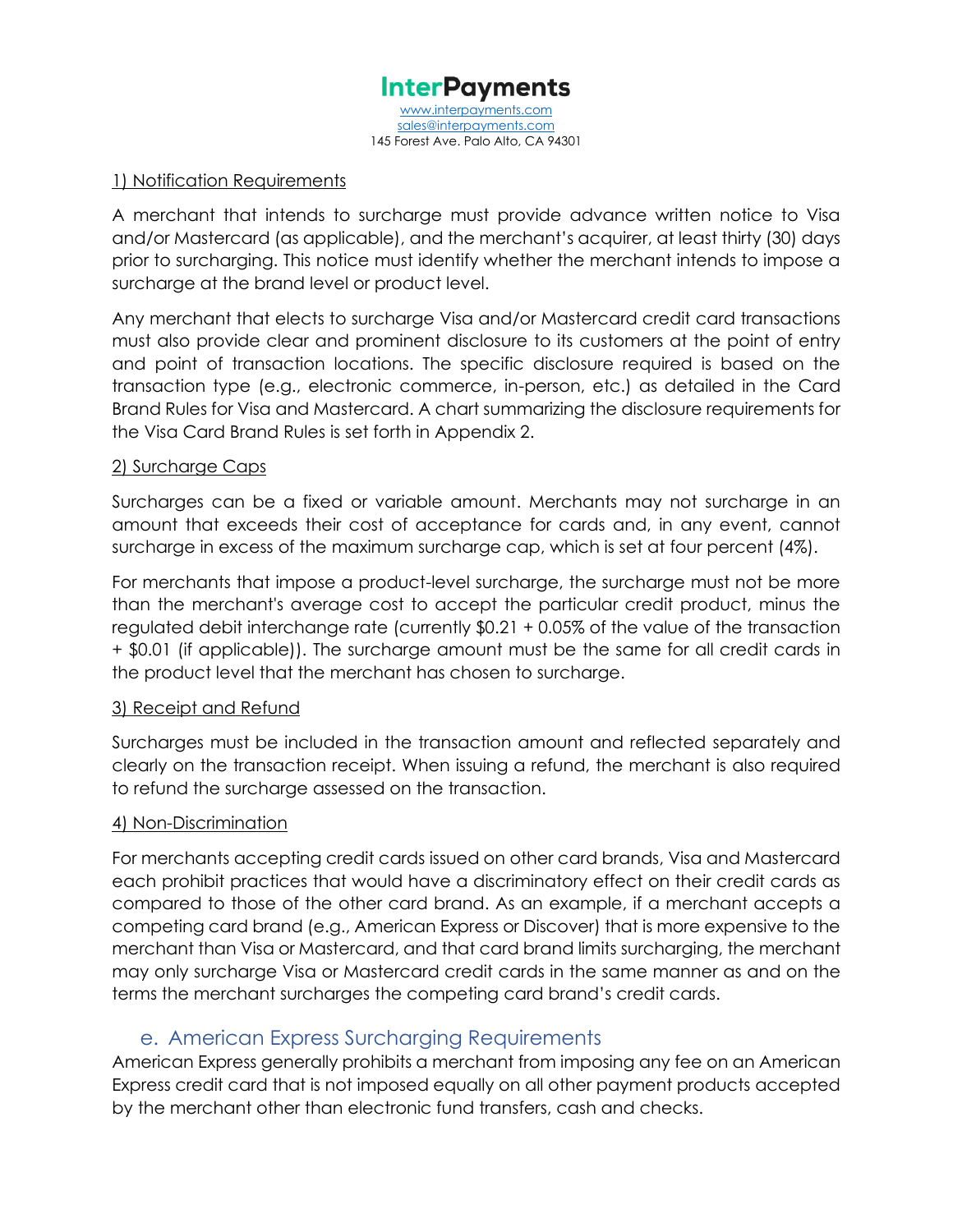[www.interpayments.com](http://www.interpayments.com/) [sales@interpayments.com](mailto:sales@interpayments.com) 145 Forest Ave. Palo Alto, CA 94301

### f. Discover Surcharging Requirements

While Discover does not make its Card Brand Rules publicly available, Discover historically has permitted surcharging of Discover-branded cards so long as the surcharge does not discriminate against Discover-branded cards relative to the other card brands accepted by a merchant.

## IV. Final summary

<span id="page-7-0"></span>Surcharging is permitted by the card brands, subject to a merchant's compliance with the Card Brand Rules. Further, surcharging is legal at the federal level and in nearly all states. InterPayments tracks surcharging developments to offer a tailored solution to its clients that facilitates the assessment of surcharges in manner that is intended to help clients understand and comply with applicable laws and Card Brand Rules.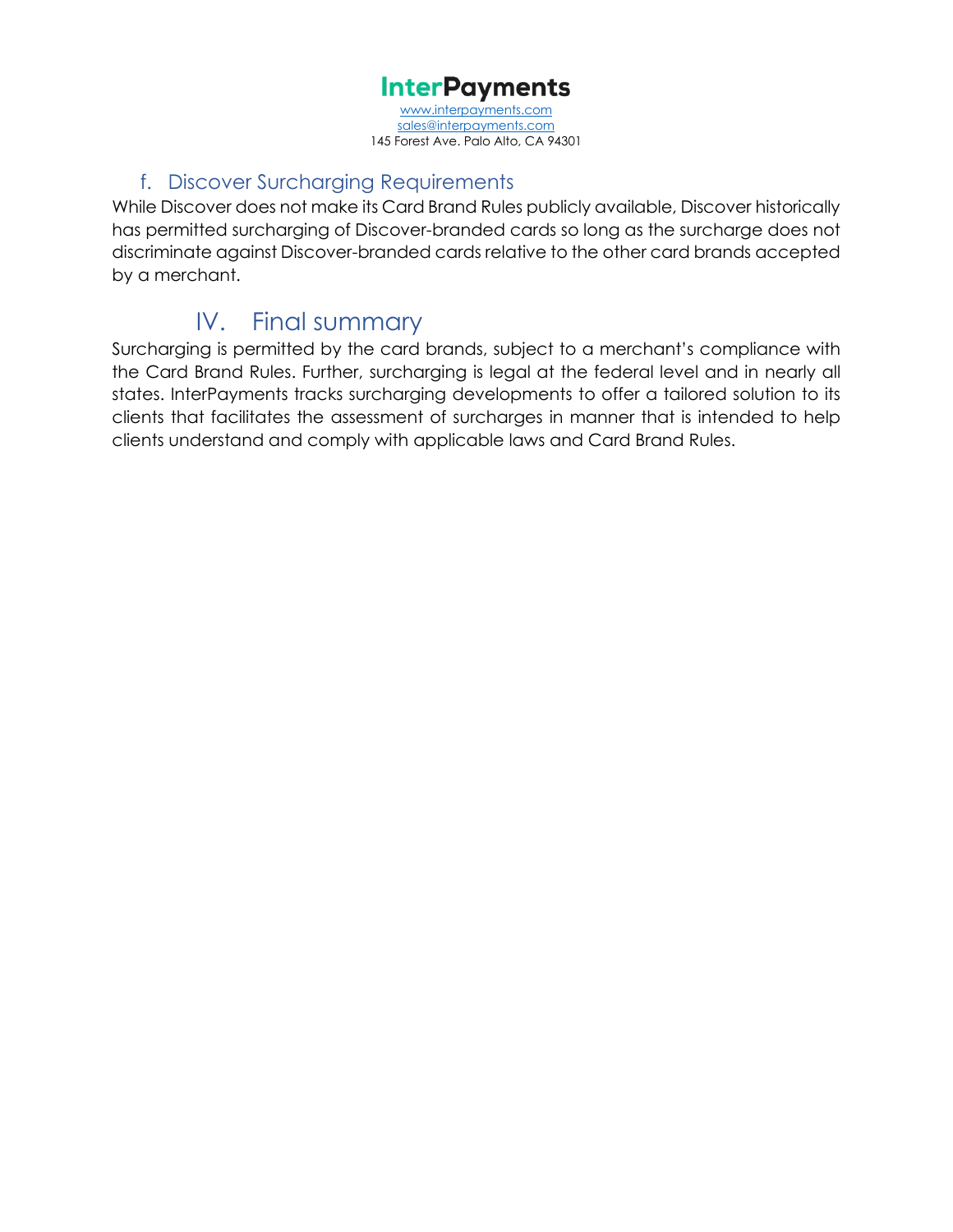[sales@interpayments.com](mailto:sales@interpayments.com) 145 Forest Ave. Palo Alto, CA 94301

## APPENDIX 1: State Anti-Surcharge Statute Details

<span id="page-8-0"></span>

| <b>State</b> | No Surcharge Statute | Language<br>оf<br>Statute                                                                                                                                                                                                                                                                                                                                                                                                                                                                                                                                                                                                              | Legislative<br>Intent/History                                                                                                                                                                                                                                                                                                                                                                                                                                                                   | Litigation<br>Challenge                                                                                                                                                                                                                                                                                                                                                               | Attorney<br>General/State<br>Regulator<br>Action                                                                                                                                                                                                                                                                                                  | State Legislature<br>Action |
|--------------|----------------------|----------------------------------------------------------------------------------------------------------------------------------------------------------------------------------------------------------------------------------------------------------------------------------------------------------------------------------------------------------------------------------------------------------------------------------------------------------------------------------------------------------------------------------------------------------------------------------------------------------------------------------------|-------------------------------------------------------------------------------------------------------------------------------------------------------------------------------------------------------------------------------------------------------------------------------------------------------------------------------------------------------------------------------------------------------------------------------------------------------------------------------------------------|---------------------------------------------------------------------------------------------------------------------------------------------------------------------------------------------------------------------------------------------------------------------------------------------------------------------------------------------------------------------------------------|---------------------------------------------------------------------------------------------------------------------------------------------------------------------------------------------------------------------------------------------------------------------------------------------------------------------------------------------------|-----------------------------|
| California   | Civil Code §1748.1   | (a) No retailer<br>in any sales,<br>service.<br><b>or</b><br>lease<br>transaction<br>with<br>$\alpha$<br>consumer may<br>impose<br>a<br>surcharge on a<br>cardholder<br>who elects to<br>use a credit<br>card in lieu of<br>payment<br>by<br>cash, check, or<br>similar means.<br>A retailer may,<br>however, offer<br>discounts<br>for<br>the purpose of<br>inducing<br>payment<br>by<br>cash, check, or<br>other<br>means<br>not<br>involving<br>the use of a<br>credit<br>card,<br>provided that<br>the discount is<br>offered to all<br>prospective<br>buyers.<br>§1747.02:<br>(d)<br>"Cardholder"<br>means<br>a<br>natural person | "It is the intent of the<br>Legislature<br>to<br>promote<br>the<br>effective operation<br>of the free market<br>and<br>protect<br>consumers<br>from<br>deceptive<br>price<br>increases for goods<br>and services<br>by<br>prohibiting<br>credit<br>card<br>surcharges<br>and<br>encouraging<br>the availability of<br>discounts by those<br>retailers who wish to<br>offer a lower price<br>goods<br>for<br>and<br>services purchased<br>by some form of<br>payment other than<br>credit card." | 2015:<br>March<br>Federal District<br>Court rules the<br>surcharge ban<br>is<br>unconstitutional<br>as it violates<br>commercial<br>speech.<br>free<br>January 2018:<br>U.S. Court of<br>Appeals for the<br><b>Ninth</b><br>Circuit<br>affirms, finding<br>California's no-<br>surcharge law<br>violates<br>commercial<br>free speech as<br>applied to the<br>merchant<br>plaintiffs. | Attorney<br><b>The</b><br>General<br>Οf<br>California<br>has<br>interpreted the<br>holding of the<br>2018<br>January<br>decision<br>to<br>mean the anti-<br>surcharge<br>law<br>cannot not be<br>enforced<br>against<br>the<br>merchants that<br>brought<br>the<br>case, but does<br>not<br>generally<br>the<br>prohibit<br>law's<br>enforcement. |                             |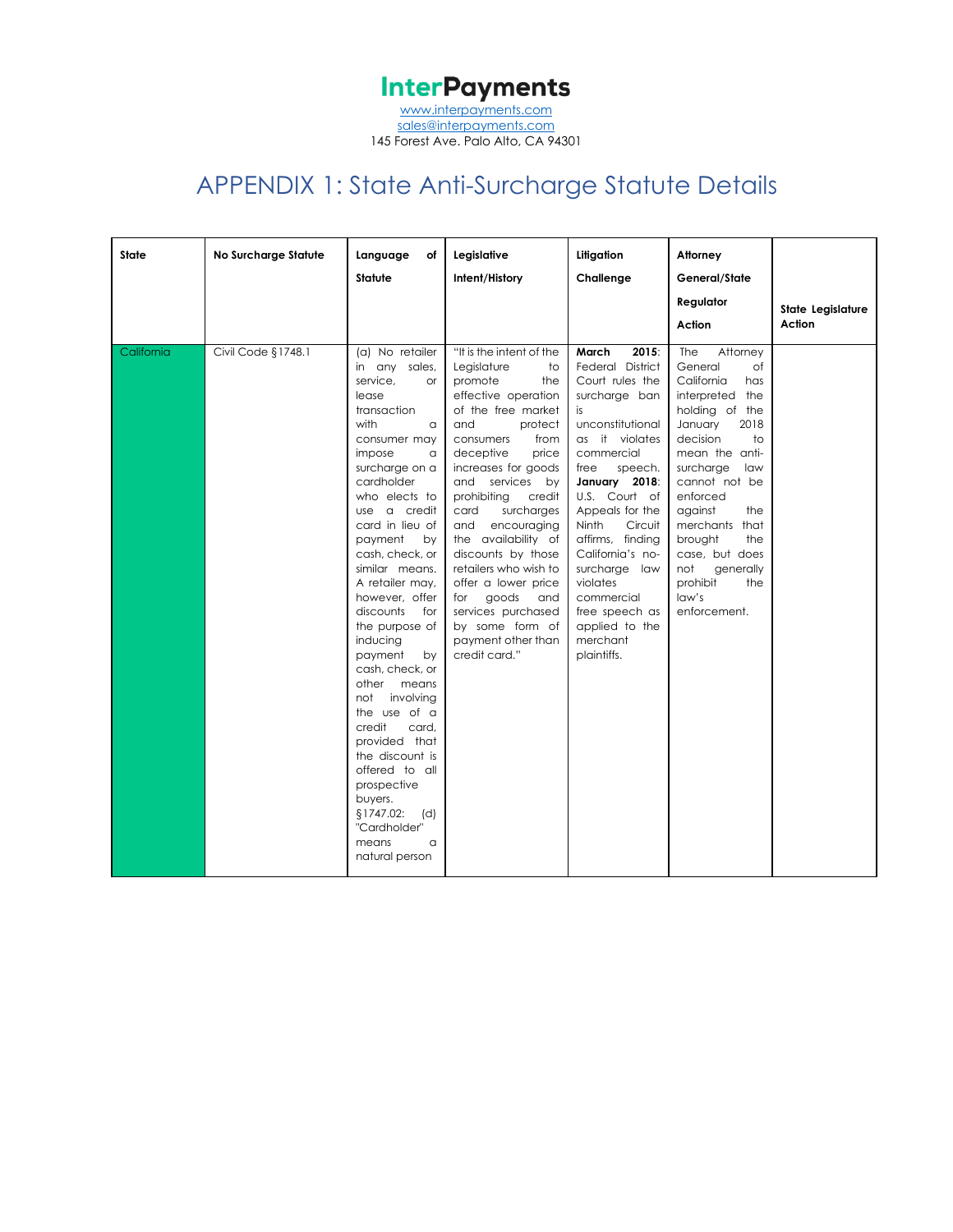[www.interpayments.com](http://www.interpayments.com/)

[sales@interpayments.com](mailto:sales@interpayments.com) 145 Forest Ave. Palo Alto, CA 94301

| State    | <b>No Surcharge Statute</b>                                                       | Language<br>оf<br>Statute                                                                                                                                                                                                                                                                                                                                                                                                                                                                                                                                                                                                                                                                                                                                                                                                                                                                                                                          | Legislative<br>Intent/History                                                                                                                                                                                                                                                                                                                                                                                                                                                                                                                                                                                                                                                                                                                                                                                                                                                                                                                                                                                  | Litigation<br>Challenge | Attorney<br>General/State<br>Regulator<br>Action | State Legislature<br>Action                                                                                                                                                                                                                                                                                                                                                                                                                                                                                                                            |
|----------|-----------------------------------------------------------------------------------|----------------------------------------------------------------------------------------------------------------------------------------------------------------------------------------------------------------------------------------------------------------------------------------------------------------------------------------------------------------------------------------------------------------------------------------------------------------------------------------------------------------------------------------------------------------------------------------------------------------------------------------------------------------------------------------------------------------------------------------------------------------------------------------------------------------------------------------------------------------------------------------------------------------------------------------------------|----------------------------------------------------------------------------------------------------------------------------------------------------------------------------------------------------------------------------------------------------------------------------------------------------------------------------------------------------------------------------------------------------------------------------------------------------------------------------------------------------------------------------------------------------------------------------------------------------------------------------------------------------------------------------------------------------------------------------------------------------------------------------------------------------------------------------------------------------------------------------------------------------------------------------------------------------------------------------------------------------------------|-------------------------|--------------------------------------------------|--------------------------------------------------------------------------------------------------------------------------------------------------------------------------------------------------------------------------------------------------------------------------------------------------------------------------------------------------------------------------------------------------------------------------------------------------------------------------------------------------------------------------------------------------------|
| Colorado | Consumer Credit Code<br>$§5 - 2 - 212$<br>*Ban in effect through<br>June 30, 2022 | Surcharges on<br>credit<br>transactions -<br>prohibition:<br>Except<br>as<br>otherwise<br>provided<br>in<br>sections<br>24-<br>19.5-103(3) and<br>29-11.5-103(3),<br>C.R.S., no seller<br>or lessor in any<br>sales or lease<br>transaction or<br>any company<br>issuing credit or<br>charge cards<br>may impose a<br>surcharge on a<br>holder<br>who<br>elects to use a<br>credit<br>or<br>charge card in<br>lieu<br>оf<br>payment<br>by<br>cash, check, or<br>similar means.<br>A surcharge is<br>any additional<br>amount<br>imposed at the<br>time of<br>the<br>sales or lease<br>transaction by<br>the merchant,<br>seller, or lessor<br>that increases<br>the charge to<br>the buyer or<br>lessee for the<br>privilege<br>оf<br>using a credit<br>charge<br>or<br>card.<br>For<br>purposes of this<br>section,<br>charge<br>card<br>includes those<br>cards pursuant<br>which<br>to<br>unpaid<br>balances<br>are<br>payable<br>on<br>demand. | of<br>the<br>Purpose<br>"To<br>Code:<br>(d)<br>protect consumer<br>buyers, lessees, and<br>borrowers against<br>unfair practices"<br>(f) "To conform the<br>regulation<br>оf<br>consumer<br>credit<br>transactions to the<br>of<br>policies<br>the<br>"Truth in<br>federal<br>Lending Act" and<br>federal "Consumer<br>Leasing<br>Act"<br>Memorandum from<br>Office<br>of<br>the<br>General<br>Attorney<br>State<br>оf<br>for<br>Colorado<br>(From:<br>UCCC, To: Retail<br>Sales Businesses, Re:<br>"Annual<br>Notification<br>Fee"<br>that credit sellers<br>and<br>retail<br>that<br>merchants<br>extend<br>consumer<br>credit<br>$\alpha$ s<br>a<br>"creditor"<br>must<br>annually file and<br><b>UCCC</b><br>pay<br>notification - dated<br>January 17, 2013):<br>"A consumer credit<br>sale<br>contract<br>is<br>entered into by a<br>creditor<br>and<br>an<br>individual<br>person,<br>rather<br>than<br>an<br>organization;<br>is<br>primarily<br>for<br>personal, family, or<br>household<br>purpose." |                         |                                                  | July 2021: State<br>Bill 21-091,<br>signed into law<br>effective July 1,<br>2022, repeals<br>prohibition of<br>imposing credit<br>card surcharge;<br>and limits the<br>maximum<br>surcharge<br>amount per<br>transaction to:<br>(i) an amount<br>not to exceed<br>2% of the total<br>cost of the<br>transaction to<br>the buyer, or (ii)<br>an amount not<br>to exceed the<br>merchant<br>discount fee<br>that the<br>merchant pays<br>to its card<br>processor to<br>process the<br>transaction. The<br>bill prohibits<br>surcharging<br>debit cards. |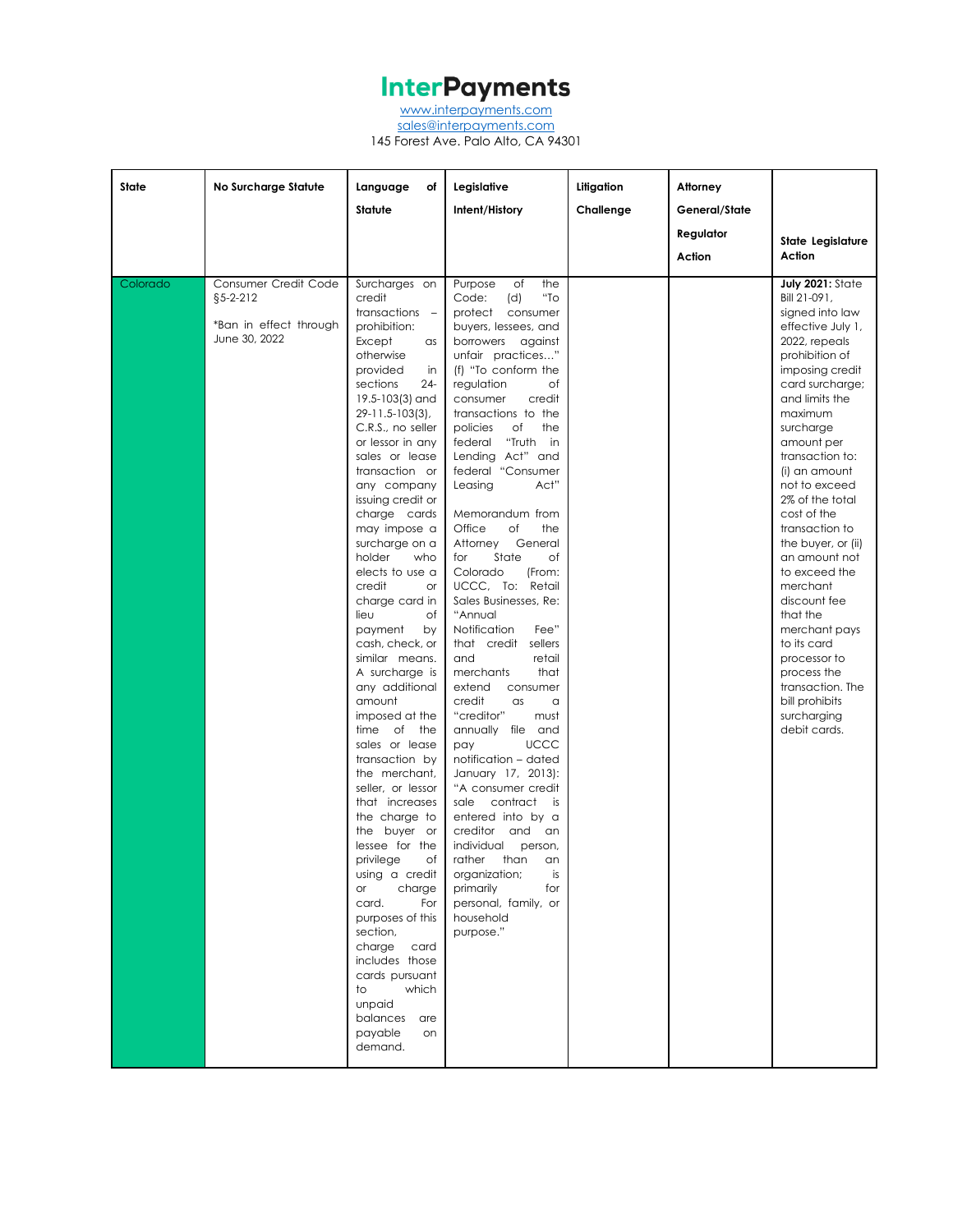[www.interpayments.com](http://www.interpayments.com/) [sales@interpayments.com](mailto:sales@interpayments.com) 145 Forest Ave. Palo Alto, CA 94301

**State No Surcharge Statute Language of Statute Legislative Intent/History Litigation Challenge Attorney General/State Regulator Action State Legislature Action** Connecticut Connecticut General Statutes > Title 42 > Chapter 739 > §42-133ff "No seller may impose a surcharge on a buyer who elects to use any method of payment, including, but not limited to, cash, check, credit card or electronic means, in any sales transaction." Florida **Fla.** Stat. Ann. §501.0117(1) Chapter 501 is titled "Consumer Protection" "A seller…may not impose a surcharge on the buyer…for electing to use a credit card in lieu of payment by cash, check, or similar means, if the seller…accepts payment by credit card…" Title of Chapter which statute falls under is "Consumer Protection" Focus on term "buyer." No use of the term "cardholder," which is later defined under §501.0118, as including a person or organization. But did not use "cardholder" here in this statute so likely intended to make a distinction. **September 2014**: Federal District Court upholds the nosurcharge statute. **November 2015**: U.S. Court of Appeals for the 11th Circuit vacates the decision of the District Court finding the statute is an unconstitutional violation of commercial free speech. **September 2016**: Supreme Court takes no action on the petition. Kansas Kan. Stat. Ann. §16a-2-403 Chapter 16a: "Consumer Credit Code" "No seller... or any credit card issuer may impose a surcharge on a card holder who elects to use a credit card in lieu of payment by cash, check or similar means." Title of Chapter which statute falls under is "Consumer Credit Code" Scope of Statute: [Part 4] applies to consumer loans; consumer credit transactions **February 2021:** District Court finds state's nosurcharge statute is unenforceable as applied to the plaintiff as it violates commercial free speech. **March 2021:** The Kansas State Legislature is considering H.B. 2316, which would eliminate the prohibition of a surcharge when purchases are made with a credit or debit card.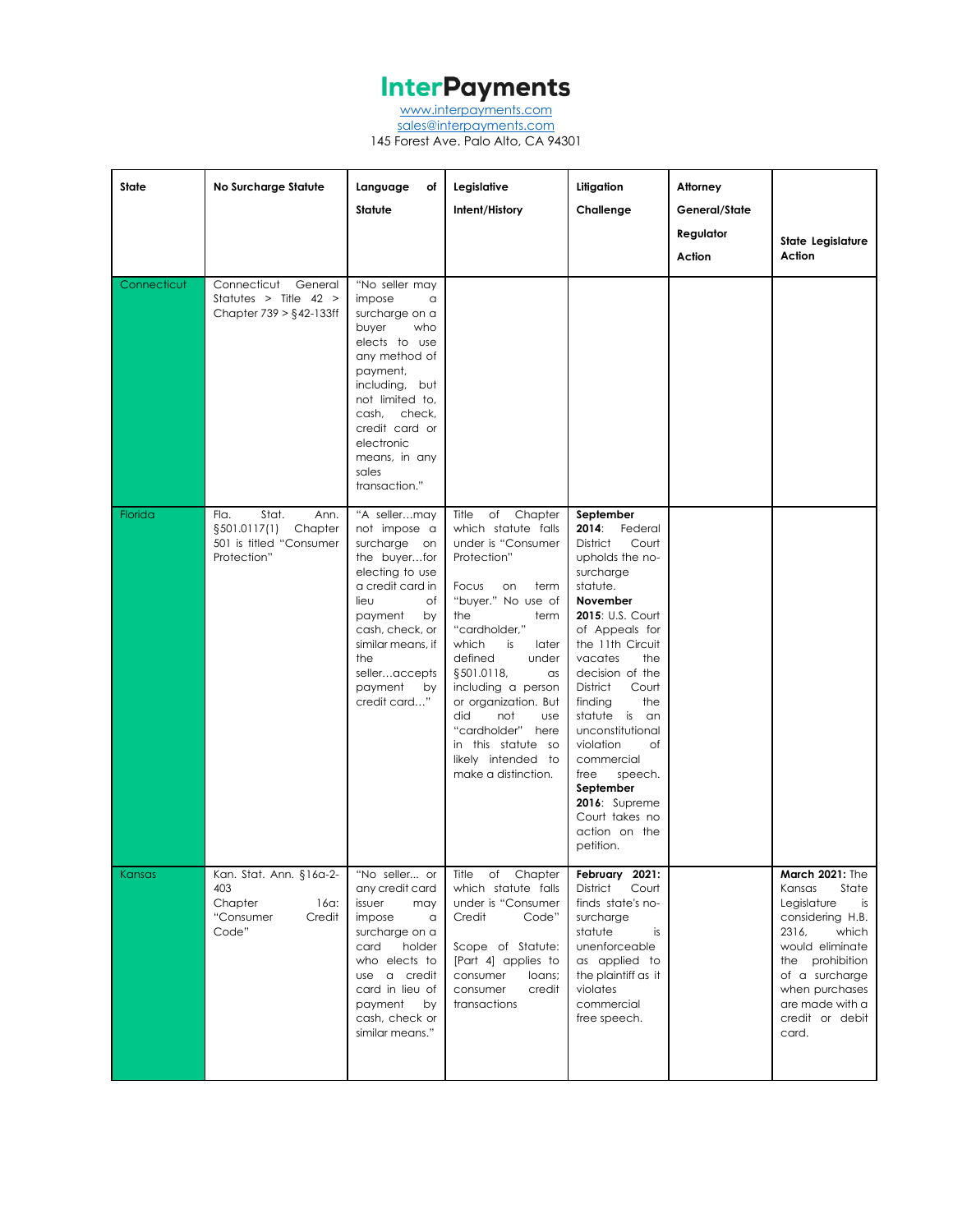[www.interpayments.com](http://www.interpayments.com/) [sales@interpayments.com](mailto:sales@interpayments.com)

145 Forest Ave. Palo Alto, CA 94301

| State                | No Surcharge Statute                                                                        | Language<br>оf<br>Statute                                                                                                                                                                                                                                                                                                                                                                                                                                             | Legislative<br>Intent/History                                                                                                                                                                                                                                                                                                                                                                                                                                                                                                                                                                                                                        | Litigation<br>Challenge | Attorney<br>General/State<br>Regulator<br>Action                                                                                                                                                                                                                                                                                                                                                | State Legislature<br>Action                                                                                                                                                               |
|----------------------|---------------------------------------------------------------------------------------------|-----------------------------------------------------------------------------------------------------------------------------------------------------------------------------------------------------------------------------------------------------------------------------------------------------------------------------------------------------------------------------------------------------------------------------------------------------------------------|------------------------------------------------------------------------------------------------------------------------------------------------------------------------------------------------------------------------------------------------------------------------------------------------------------------------------------------------------------------------------------------------------------------------------------------------------------------------------------------------------------------------------------------------------------------------------------------------------------------------------------------------------|-------------------------|-------------------------------------------------------------------------------------------------------------------------------------------------------------------------------------------------------------------------------------------------------------------------------------------------------------------------------------------------------------------------------------------------|-------------------------------------------------------------------------------------------------------------------------------------------------------------------------------------------|
| Maine                | Maine Rev. Stat. Ann. tit.<br>9-A, §8-509 Title: 9-A:<br>"Maine<br>Consumer<br>Credit Code" | "No<br>sellermay<br>impose<br>a<br>surcharge on a<br>cardholder<br>who elects to<br>use a credit<br>card in lieu of<br>payment<br>by<br>cash, check or<br>similar means."                                                                                                                                                                                                                                                                                             | Name of Title which<br>statute falls under is<br>"Consumer Credit<br>Code"<br>$§ 8-501$ states that<br>"Maine Consumer<br>Credit Code"<br>is<br>referred to as "Truth<br>in Lending." Also<br>states that any term<br>not defined under<br>state statute will use<br>definition<br>from<br>federal TILA. But<br>that<br><b>TILA</b><br>note<br>credit<br>exempts<br>transactions<br>involving<br>business<br>purposes.<br>Focus is on the<br>which<br>consumer,<br>under TILA is defined<br>"natural<br>a<br>as<br>person"<br>Regulation Z of TILA<br>$(12 \text{ C.F.R. } \S$ 226.1)<br>defines cardholder<br>"natural<br>$\alpha$<br>as<br>person" |                         |                                                                                                                                                                                                                                                                                                                                                                                                 |                                                                                                                                                                                           |
| <b>Massachusetts</b> | Consumer Credit Cost<br>Disclosure<br>(Chapter<br>140D), §28A                               | "With<br>$(a)(1)$ :<br>respect to a<br>credit<br>card<br>which may be<br>used<br>for<br>extensions<br>of<br>credit in sales<br>transactions in<br>which the seller<br>$\alpha$<br>person<br>is<br>other than the<br>card issuer, the<br>card issuer may<br>not,<br>by<br>contract<br>or<br>otherwise,<br>prohibit<br>any<br>such seller from<br>offering<br>a<br>discount to a<br>cardholder to<br>induce<br>the<br>cardholder to<br>pay<br>cash,<br>check or similar | Uses same wording<br>to define terms as<br>Federal Truth<br>in<br>Lending Act. But the<br>scope of TILA and<br>it<br>that<br>is<br>not<br>applicable to credit<br>transactions<br>involving<br>business<br>purposes.<br>Focus is on the<br>which<br>consumer,<br>under TILA is defined<br>"natural<br>$\hbox{\tt\alpha}$<br>$\alpha$ s<br>person."<br>Regulation Z of TILA<br>(12 C.F.R. § 226.1)<br>defines cardholder<br>"natural<br>as<br>a<br>person."                                                                                                                                                                                           |                         | January 2020:<br>Division of Banks<br>offers an opinion<br>to a specific<br>merchant<br>setting<br>forth<br>criteria<br>to<br>evaluate<br>the<br>permissibility of<br>merchants<br>engaging third-<br>service<br>party<br>providers<br>to<br>process<br>customer credit<br>card payments<br>for a fee and<br>noting<br>the<br>ongoing<br>question of the<br>constitutionality<br>of credit card | <b>July 2021:</b><br><b>The</b><br><b>Massachusetts</b><br>State<br>Legislature is<br>considering<br>H.B.<br>443,<br>which would<br>repeal<br>the<br>ban on credit<br>card<br>surcharges. |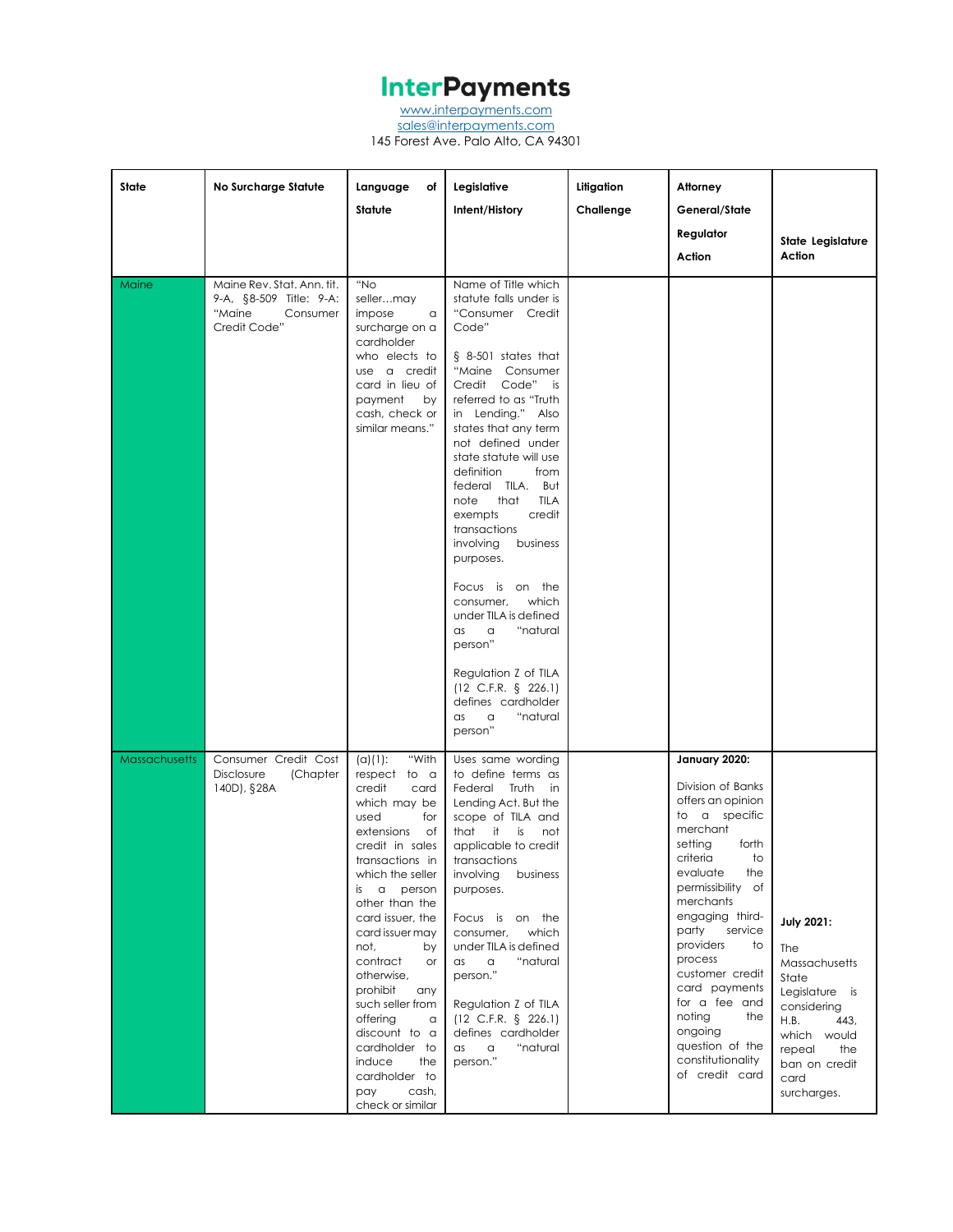[www.interpayments.com](http://www.interpayments.com/) [sales@interpayments.com](mailto:sales@interpayments.com) 145 Forest Ave. Palo Alto, CA 94301

| State           | No Surcharge Statute         | Language<br>of                                                                                                                                                                                                                                                 | Legislative    | Litigation                                                                                                                                                                                                                                                                                                                                                                                                                                                                                                                                                                                                                                                                     | Attorney                 |                                                                                                                                                                                                                                                                                                                                                                                                                                                                                                                                                                                 |
|-----------------|------------------------------|----------------------------------------------------------------------------------------------------------------------------------------------------------------------------------------------------------------------------------------------------------------|----------------|--------------------------------------------------------------------------------------------------------------------------------------------------------------------------------------------------------------------------------------------------------------------------------------------------------------------------------------------------------------------------------------------------------------------------------------------------------------------------------------------------------------------------------------------------------------------------------------------------------------------------------------------------------------------------------|--------------------------|---------------------------------------------------------------------------------------------------------------------------------------------------------------------------------------------------------------------------------------------------------------------------------------------------------------------------------------------------------------------------------------------------------------------------------------------------------------------------------------------------------------------------------------------------------------------------------|
|                 |                              | <b>Statute</b>                                                                                                                                                                                                                                                 | Intent/History | Challenge                                                                                                                                                                                                                                                                                                                                                                                                                                                                                                                                                                                                                                                                      | General/State            |                                                                                                                                                                                                                                                                                                                                                                                                                                                                                                                                                                                 |
|                 |                              |                                                                                                                                                                                                                                                                |                |                                                                                                                                                                                                                                                                                                                                                                                                                                                                                                                                                                                                                                                                                | Regulator                |                                                                                                                                                                                                                                                                                                                                                                                                                                                                                                                                                                                 |
|                 |                              |                                                                                                                                                                                                                                                                |                |                                                                                                                                                                                                                                                                                                                                                                                                                                                                                                                                                                                                                                                                                | Action                   | State Legislature<br>Action                                                                                                                                                                                                                                                                                                                                                                                                                                                                                                                                                     |
|                 |                              | means rather<br>than use<br>$\alpha$<br>credit card. (2)<br>No seller in any<br>sales<br>transaction<br>may impose a<br>surcharge on a<br>cardholder<br>who elects to<br>use a credit<br>card in lieu of<br>payment<br>by<br>cash, check or<br>similar means." |                |                                                                                                                                                                                                                                                                                                                                                                                                                                                                                                                                                                                                                                                                                | surcharge<br>provisions. |                                                                                                                                                                                                                                                                                                                                                                                                                                                                                                                                                                                 |
| <b>New York</b> | General Business Law<br>§518 | "No seller in<br>sales<br>any<br>transaction<br>may impose a<br>surcharge on a<br>holder<br>who<br>elects to use a<br>credit card in<br>lieu<br>оf<br>payment<br>by<br>cash, check, or<br>similar means."                                                      |                | October 2013:<br>Southern District<br>of New York<br>finds<br>no-<br>surcharge law<br>unconstitutional<br>as it violates<br>commercial<br>speech.<br>free<br>September<br>2015: U.S. Court<br>of Appeals for<br>the 2nd Circuit<br>reverses<br>decision<br>Оf<br>District<br>Court.<br>2017:<br>March<br>U.S. Supreme<br>Court rules no<br>surcharge law<br>impermissibly<br>regulates<br>commercial<br>free<br>speech<br>and remands.<br>December<br>2017:<br>2nd<br>Circuit certifies<br>to N.Y. Court of<br>Appeals<br>to<br>answer specific<br>question on no-<br>surcharge law<br>October 2018:<br>N.Y. State Court<br>of Appeals rules<br>merchants are<br>in accordance |                          | February 2021:<br>The New York<br>State Legislature<br>considering<br>is<br>legislation that<br>would provide<br>disclosure and<br>notice<br>requirements for<br>surcharging and<br>limit<br>the<br>maximum<br>surcharge<br>merchants<br>could impose on<br>customers to 4%<br>of the total cost<br>paid for the<br>good or service.<br>2021 N.Y. S.B.<br>4035,<br>244th<br>Legislative<br>Session<br>(Feb<br>2021); 2021 N.Y.<br>S.B. 1394, 244th<br>Legislative<br>Session<br>(Jan.<br>2021); and 2021<br>N.Y. A.B. 314,<br>244th Legislative<br>Session<br>(Jan.<br>$2021$ . |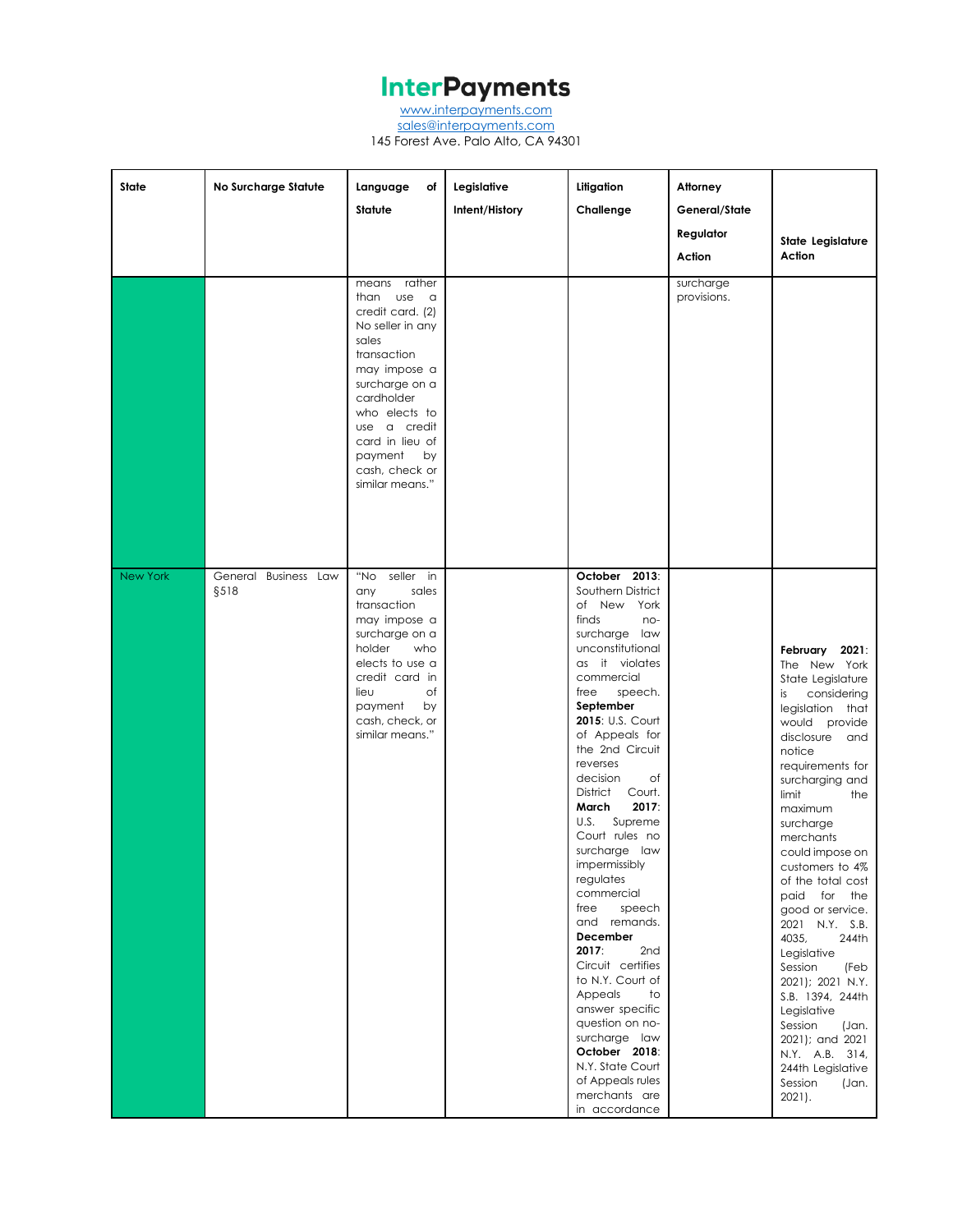[www.interpayments.com](http://www.interpayments.com/) [sales@interpayments.com](mailto:sales@interpayments.com) 145 Forest Ave. Palo Alto, CA 94301

| <b>State</b> | No Surcharge Statute                        | Language<br>of<br><b>Statute</b>                                                                                                                                                                                                                 | Legislative<br>Intent/History                                                                                                     | Litigation<br>Challenge                                                                                                                                                                                                 | Attorney<br>General/State<br>Regulator<br>Action                                                                                                                                                                                                         | State Legislature<br>Action |
|--------------|---------------------------------------------|--------------------------------------------------------------------------------------------------------------------------------------------------------------------------------------------------------------------------------------------------|-----------------------------------------------------------------------------------------------------------------------------------|-------------------------------------------------------------------------------------------------------------------------------------------------------------------------------------------------------------------------|----------------------------------------------------------------------------------------------------------------------------------------------------------------------------------------------------------------------------------------------------------|-----------------------------|
|              |                                             |                                                                                                                                                                                                                                                  |                                                                                                                                   | with Section 518<br>when posting<br>dollar-and-<br>cents<br>pricing<br>model.<br>2019:<br>January<br>2nd<br>Circuit<br>of<br>Court<br>Appeals<br>approves N.Y.<br>State Court of<br>Appeals price<br>differential rule. |                                                                                                                                                                                                                                                          |                             |
| Oklahoma     | Consumer Credit Code.<br>Title 14A - §2-417 | seller in<br>"No<br>sales<br>any<br>transaction<br>may impose a<br>surcharge on a<br>cardholder<br>who elects an<br>open-end<br>credit card or<br>debit<br>card<br>account<br>instead<br>of<br>paying<br>by<br>cash, check or<br>similar means." | Same purpose of<br>Code as set out in<br>CO<br>Consumer<br>Credit Code except<br>does not reference<br>"Truth in Lending<br>Act." |                                                                                                                                                                                                                         | 2020:<br>January<br>Attorney<br>General opined<br>that the state's<br>surcharging ban<br>be<br>may<br>considered<br>unconstitutional.<br>but noted the<br>advisory was not<br>binding<br>until<br>determined by<br>action<br>in<br>an<br>district court. |                             |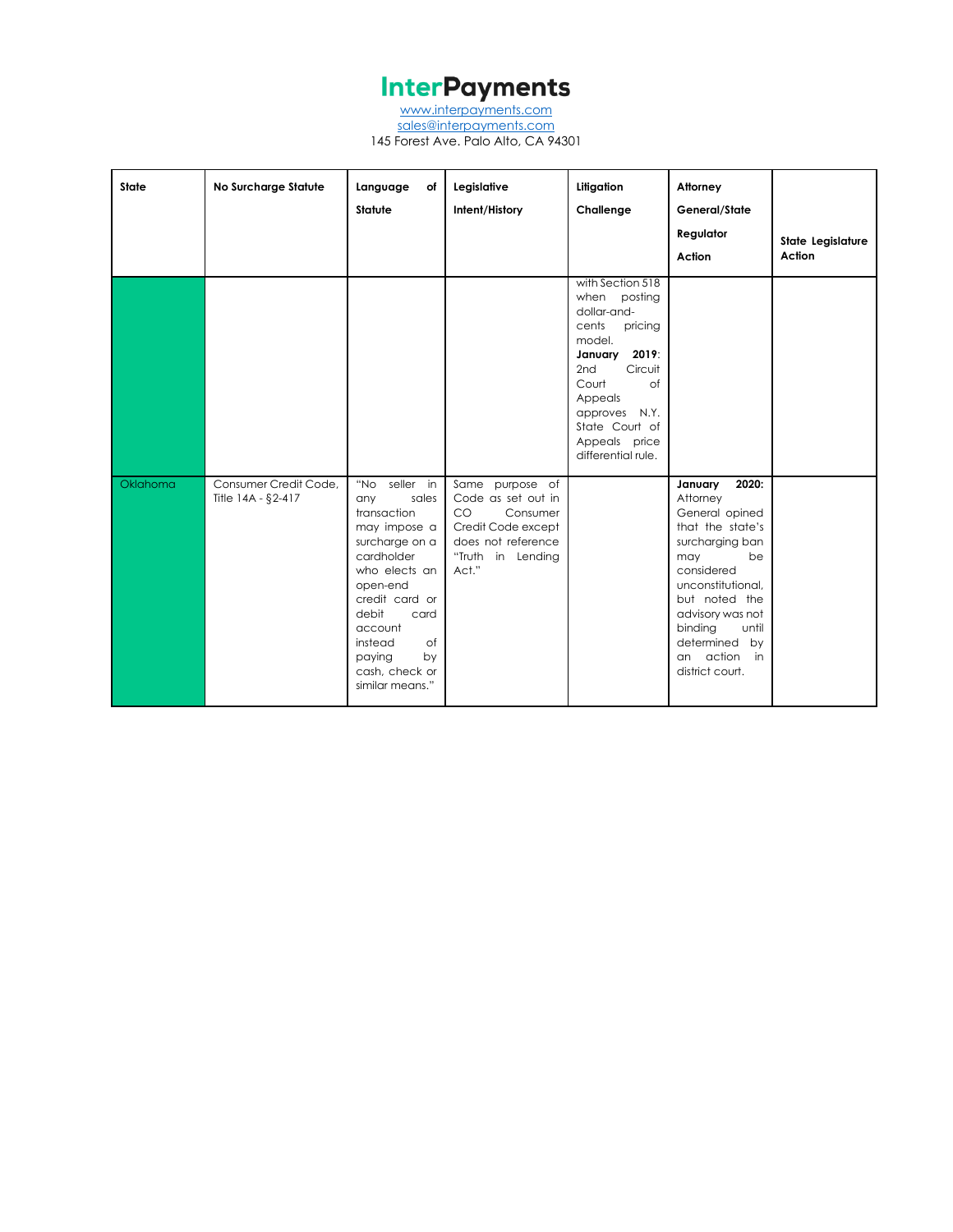[www.interpayments.com](http://www.interpayments.com/)

[sales@interpayments.com](mailto:sales@interpayments.com) 145 Forest Ave. Palo Alto, CA 94301

| State | <b>No Surcharge Statute</b>           | Language<br>оf<br>Statute                                                                                                                                                                                                                                  | Legislative<br>Intent/History                                                                                                                                                                                                                                                                                                                                                                                                                                                                                                                                                                                                                                                                                                                                                                                                                                                                                                                                                                                                                               | Litigation<br>Challenge                                                                                                                                                                                                                                                                                                                                                                                                                                                                                                                            | Attorney<br>General/State                                                                                                                                                                                                                                |                             |
|-------|---------------------------------------|------------------------------------------------------------------------------------------------------------------------------------------------------------------------------------------------------------------------------------------------------------|-------------------------------------------------------------------------------------------------------------------------------------------------------------------------------------------------------------------------------------------------------------------------------------------------------------------------------------------------------------------------------------------------------------------------------------------------------------------------------------------------------------------------------------------------------------------------------------------------------------------------------------------------------------------------------------------------------------------------------------------------------------------------------------------------------------------------------------------------------------------------------------------------------------------------------------------------------------------------------------------------------------------------------------------------------------|----------------------------------------------------------------------------------------------------------------------------------------------------------------------------------------------------------------------------------------------------------------------------------------------------------------------------------------------------------------------------------------------------------------------------------------------------------------------------------------------------------------------------------------------------|----------------------------------------------------------------------------------------------------------------------------------------------------------------------------------------------------------------------------------------------------------|-----------------------------|
|       |                                       |                                                                                                                                                                                                                                                            |                                                                                                                                                                                                                                                                                                                                                                                                                                                                                                                                                                                                                                                                                                                                                                                                                                                                                                                                                                                                                                                             |                                                                                                                                                                                                                                                                                                                                                                                                                                                                                                                                                    | Regulator<br>Action                                                                                                                                                                                                                                      | State Legislature<br>Action |
|       |                                       |                                                                                                                                                                                                                                                            |                                                                                                                                                                                                                                                                                                                                                                                                                                                                                                                                                                                                                                                                                                                                                                                                                                                                                                                                                                                                                                                             |                                                                                                                                                                                                                                                                                                                                                                                                                                                                                                                                                    |                                                                                                                                                                                                                                                          |                             |
| Texas | Tex. Fin. Code Ann.<br>$§339.001$ (a) | "In a sale<br>of<br>goods<br>or<br>services,<br>a<br>seller may not<br>impose<br>a<br>surcharge on a<br>buyer who uses<br>a credit card<br>for<br>an<br>extension<br>Оf<br>credit instead<br>of cash,<br>a<br>check, or a<br>similar means<br>of payment." | <b>Brochure</b><br>by<br>Attorney General re<br>"Questions"<br>about<br>Credit<br>Cards,"<br>stating "In Texas, a<br>business<br>cannot<br>penalize consumers<br>who pay for a good<br>or service by using a<br>credit<br>card<br>However,<br>businesses in Texas<br>can discount the<br>regular retail price<br>of an item for<br>consumers who pay<br>cash instead<br>of<br>using a credit card.<br>Consumers who are<br>charged extra for<br>using a credit card<br>report"<br>should<br>Last amended in<br>2005,<br>adding<br>subsection (c): "The<br>Finance<br>Commission<br>оf<br>Texas shall have<br>exclusive jurisdiction<br>to enforce<br>and<br>adopt rules relating<br>this<br>to<br>section.<br>adopted<br>Rules<br>to<br>pursuant<br>this<br>shall<br>be<br>section<br>with<br>consistent<br>federal laws and<br>regulations<br>governing<br>credit<br>transactions<br>card<br>described by this<br>section. This section<br>does not create a<br>cause<br>Οf<br>action against an<br>individual<br>for<br>violation<br>of this<br>section." | February 2015:<br>Federal District<br>Court upholds<br>the<br>constitutionality<br>of no-surcharge<br>law.<br>March<br>2016:<br>U.S. Court of<br>Appeals for the<br>5th<br>Circuit<br>affirms decision<br>of District Court.<br>April 2017: U.S.<br>Supreme Court<br>remands<br>to<br>follow<br>ruling<br>with New York<br>law.<br>August<br>2018:<br>U.S. Court of<br>Appeals for the<br>Fifth<br>Circuit<br>affirms,<br>Texas<br>no-surcharge<br>law as applied<br>the<br>to<br>merchant<br>plaintiffs<br>violates<br>commercial<br>free speech. | June 2019:<br>The<br>State<br>Attorney<br>General<br>advised<br>that<br>"circumstances<br>may still<br>exist<br>where,<br>$\alpha$ s<br>[the<br>applied,<br>anti-surcharge<br>statute]<br>operates<br>to<br>prohibit a credit<br>card surcharge<br>fee." |                             |